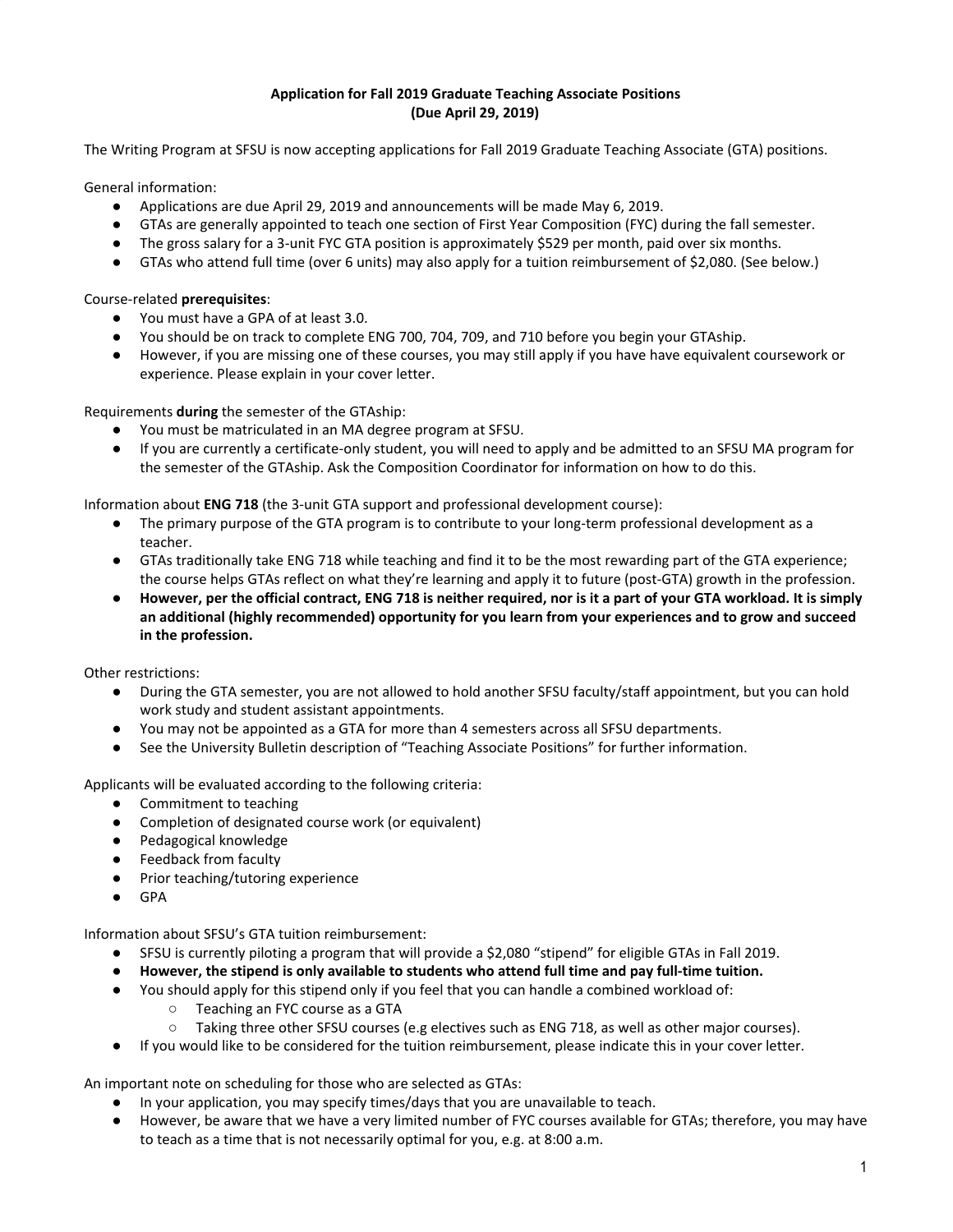# **APPLICATION**

Applicants must provide the following materials:

- 1. A a brief cover letter (approx 500 words) in which you discuss how you will use the GTA experience as part of your overall growth trajectory in the teaching profession. Discuss:
	- The **skills and experiences** that you will bring to the GTA experience.
	- The **habits of mind** that that will help you profit from the GTA experience.
	- Your abilities to **collaborate, learn from, and contribute to** the professional growth of your fellow GTAs.
	- The formal and informal ways that you will **reflect upon and leverage your GTA experience so that you will grow in the teaching profession** (e.g. through reflection, discussion, and participation in academic/professional forums such as ENG 718, scholarly conferences and events, professional activities at SFSU and/or professional activities outside of SFSU).
	- $\circ$  Note: Our goal is to give priority to applicants who are highly committed to the teaching profession and **who will effectively use the GTA experience as part of their long-term professional growth trajectory.**
- 2. The Curriculum Task:
	- o A written unit proposal.
	- o A one-page cover memo that explains your pedagogical rationale for your design.
- 3. The Response Task:
	- A written response to the student essay provided in the application. Please emphasize revision.
	- A one-page cover memo that explains your pedagogical rationale for your response.
- 4. Your signature on the "Expectations" form.
- 5. A current c.v.
- 6. Transcripts of all completed upper-division undergraduate and graduate work. (Unofficial is OK.)

Note: Letters of recommendation are not required. The English Department will ask Composition Program faculty to provide feedback on all applicants that they have had in their seminars.

Please submit application materials in print form to the English Department Writing Programs Office (HUM 488) by 4pm **on Monday, April 29, 2019.**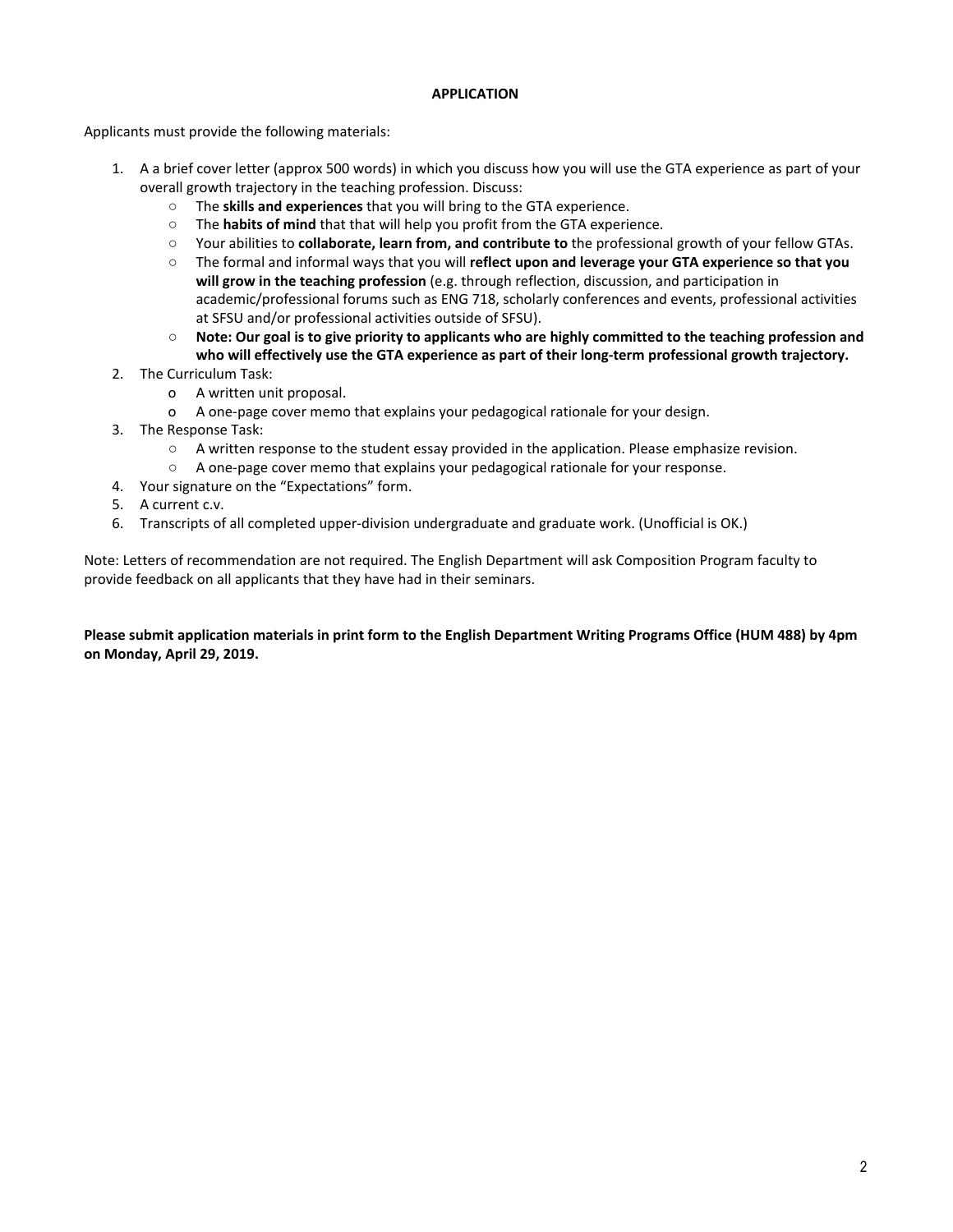## **EXPECTATIONS OF THE GRADUATE TEACHING ASSOCIATE**

# **1. COURSE ASSIGNMENTS**

- In the cover letter, applicants may specify times/days that they are prefer to teach.
- However, only a limited number of FYC "course slots" are available for GTAs and course assignments are ultimately made based on the needs of the Writing Program.
- Therefore, GTAs must be prepared to teach whatever section of FYC is offered to them, even if those sections are at an inconvenient time, e.g. 8:00 a.m.

# **2. CURRICULUM**

- GTAs are expected to teach a course that is aligned with SFSU's current FYC curriculum and learning objectives.
- The GTA offer is contingent on you submitting a complete and appropriate course design before you begin employment. (The Writing Program Director will evaluate your materials and work with you over the summer if you need help revising your English 710 project.)

# **3. ATTENDANCE AT MEETINGS**

- GTAs must attend the beginning-of-semester faculty meeting; arrange your summer schedule accordingly.
- The Writing Program and the English Department offer many additional professional development activities throughout the semester. These are not mandatory nor are they part of your contractual GTA workload. However, you are invited and encouraged to participate in any activities that you feel will benefit your professional growth.

# **4. ENGLISH 718** (The GTA support/professional development course)

- Per contract regulations, ENG 718 is not required for employment as a GTA nor is it part of your official employment hours; it is an optional professional development opportunity.
- However, GTAs find ENG 718 to be an invaluable part of their overall growth in the teaching profession; therefore we strongly recommend that you take ENG 718 and/or find comparable professional development activities that will allow you to leverage your GTA experience so that it contributes to your future career growth.

# **5. WORKLOAD**

According to the official contract, GTAs are paid to work a total of 8 hours per week, including class time, grading, office hours, and the beginning-of-semester meeting. This does not allow much time for course/unit/lesson planning and materials preparation. Nor does it allow much for time for experimenting with ways to respond to student essays. Your signature on this form indicates that, in your prior coursework, you have created a workable and appropriate FYC curriculum, and that you have learned how to respond to student essays efficiently, such that you will be able to accomplish you GTA responsibilities in the allotted time.

# **6. EVALUATION**

- At the end of each semester, all instructors (GTAs and lecturers) are evaluated by students via SFSU's online course evaluation system. Individual teachers receive emailed copies of their evaluations; evaluations are also be read by the Director of the Writing Program.
- In order to ensure a quality education for SFSU undergraduates, GTAs may receive classroom visits from the Writing Program Director or other members of the Hiring, Appointment, and Evaluation Committee, or may be asked to give evidence of their teaching ability at any time during their employment in the Composition Program. An instructor's failure to cooperate in evaluation proceedings may lead to termination of employment.

# **7. MISCELLANEOUS**

- By University Policy, GTAs cannot be appointed for more than four semesters.
- For other obligations that all faculty are required to meet, see the San Francisco State University Faculty Manual.

I have read and understand the document above, and I agree to abide by its provisions.

NAME\_\_\_\_\_\_\_\_\_\_\_\_\_\_\_\_\_\_\_\_\_\_\_\_\_\_\_\_\_\_\_\_\_\_\_\_ DATE \_\_\_\_\_\_\_\_\_\_\_\_\_\_\_\_\_\_\_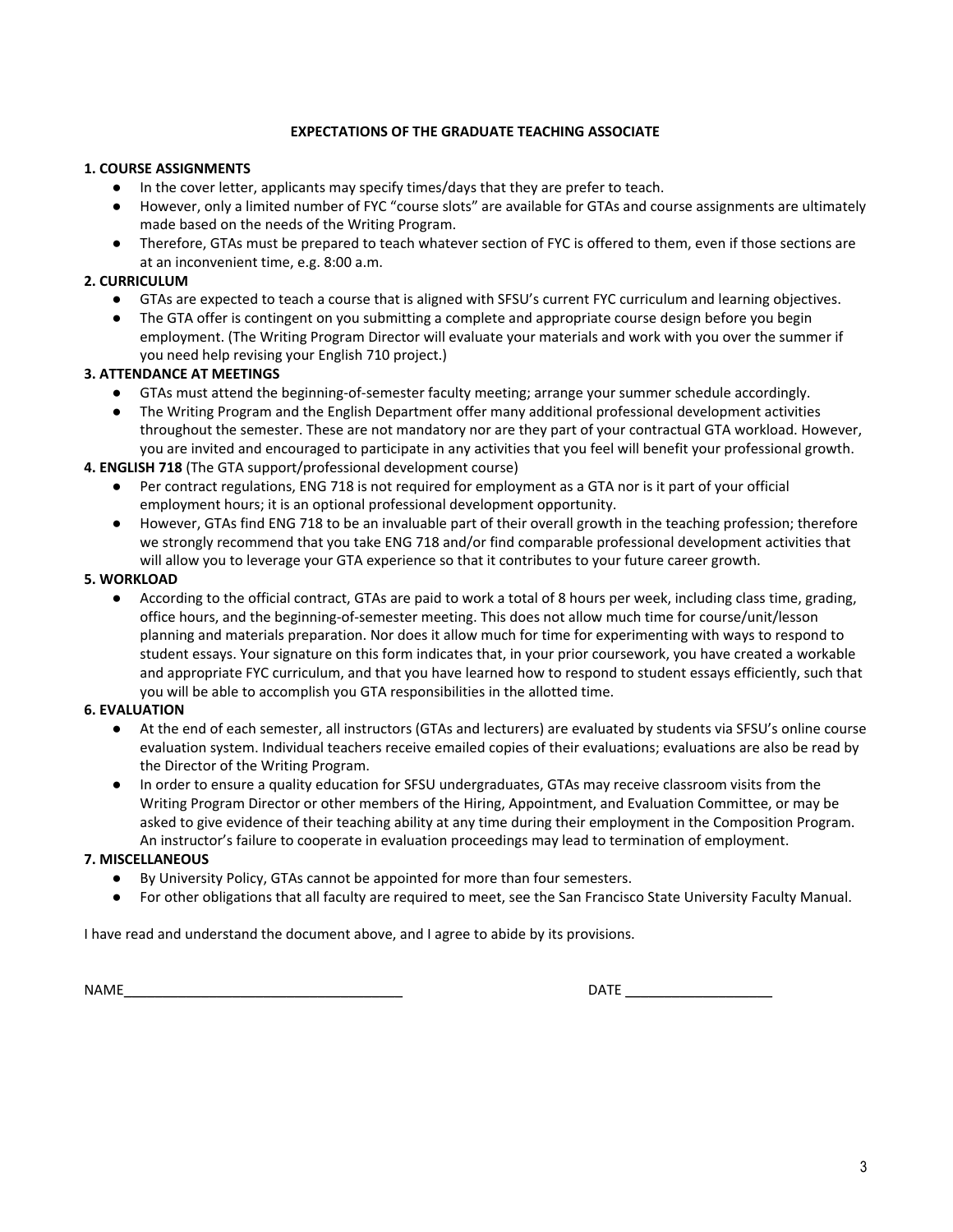## **GTA APPLICATION: CURRICULUM TASK**

The new SFSU **First Year Composition** curriculum has the following **Student Learning Objectives**:

- **Writing for Inquiry, Belonging, and Self-Development***:* Students will use writing as a form of inquiry, in order to build inquiry-driven academic arguments, culminating in a print or digital portfolio of writing. (Assignments should allow students to explore/discover their experiences, goals, interests, and purpose at SFSU.);
- **Rhetorical Knowledge**: Students will demonstrate a familiarity with rhetorical conventions, including purpose, audience, and genre;
- **Information Literacy***:* Students will read actively and use information acquired from readings critically in their own writing; integrate reading effectively into their writing; locate, evaluate, and use information ethically in their writing;
- **Writing Processes***:* Students will use writing processes and strategies for generating, revising, editing, and proofreading their own and others' work; collaborate with faculty and peers during the writing process and on writing projects; use writing processes and strategies for discovering ideas;
- **Reflection and Metacognition***:* Students will reflect on and develop student success and writing strategies; identify and practice habits of mind such as curiosity, openness, engagement, persistence, flexibility, and responsibility.

The new SFSU **First Year Composition** curriculum divides the 16-week semester into 4 large "projects" (3-5 weeks per project), each of which may contain a variety of formal and informal writing assignments:

- **The Writing Project**: Your history, voice, and (digital) identity as a writer/student, your transition from high school . to college, your writing strategies in college, your growth and development as a writer.
- **The Purpose Project**: Your future goals and identity, your professional voice, your purpose as a student, your campus resources and opportunities; your mindset for college success.
- **The Inquiry Project**: Your interests, questions, discoveries; your research and reading on topics that matter.
- **The Digital Portfolio Project**: Writing for lifelong learning and self-development.

## **Your task is to create a day-by-day plan for "The Writing Project."**

- Assume that you're planning for an FYC that meets 2 days per week, 90 minutes per class meeting.
- You plan should include in-class activities and homework and it should be about 3 to 4 weeks long.

## **In the plan, be sure to include:**

- Beginning-of-semester activities (e.g. syllabus review, ice-breaker, diagnostic, and/or whatever you find important).
- A variety of **reading activities**. You don't need article titles; you can just indicate type, e.g. "article on literacy."
- A variety of **informal writing activities**.
- Any points where you will **respond to students' texts** (e.g. commenting on a draft or meeting in conference).
- At least one **formal piece of writing**. Include a short prompt.

**Do not exceed one page!** Feel free to follow the example 1-page grid on the next page.

**When you've completed your grid, write a 1-page (500 word) rationale** in which you explain to us the pedagogical choices that you have made. Be sure to talk about how this unit will fit in with the rest of the course.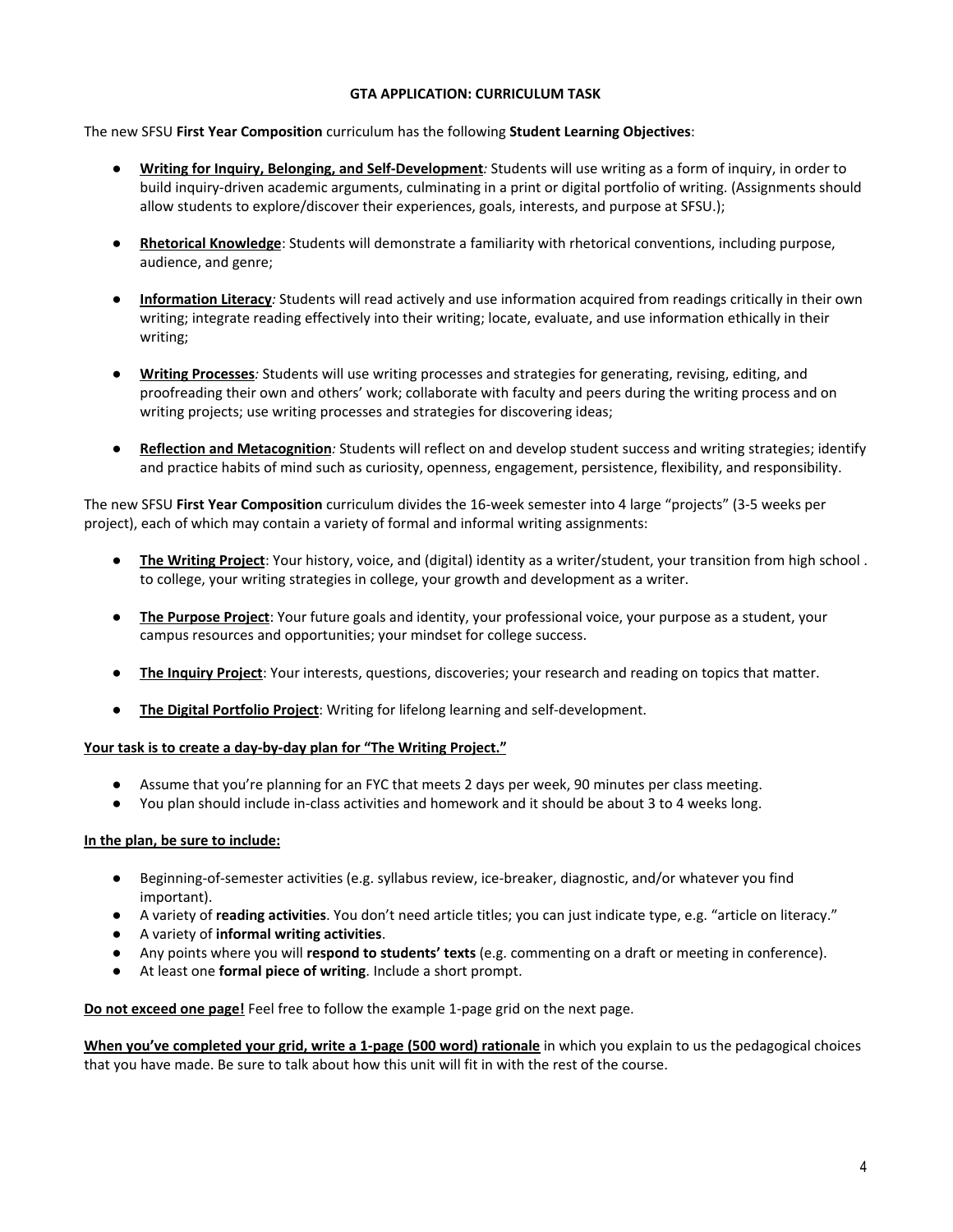EXAMPLE GRID

| _.                          |                              |
|-----------------------------|------------------------------|
| Day 1:<br>Tuesday in class: | Day 2:<br>Thursday in class: |
|                             |                              |
|                             |                              |
| Homework for next class:    | Homework for next class:     |
| Day 3:<br>Tuesday in class: | Day 4:<br>Thursday in class: |
|                             |                              |
| Homework for next class:    | Homework for next class:     |
|                             |                              |
| Day 5:<br>Tuesday in class: | Day 6:<br>Thursday in class: |
|                             |                              |
| Homework for next class:    | Homework for next class:     |
|                             |                              |
| Day 7:<br>Tuesday in class: | Day 8:<br>Thursday in class: |
|                             |                              |
|                             |                              |
| Homework for next class:    | Homework for next class:     |
|                             |                              |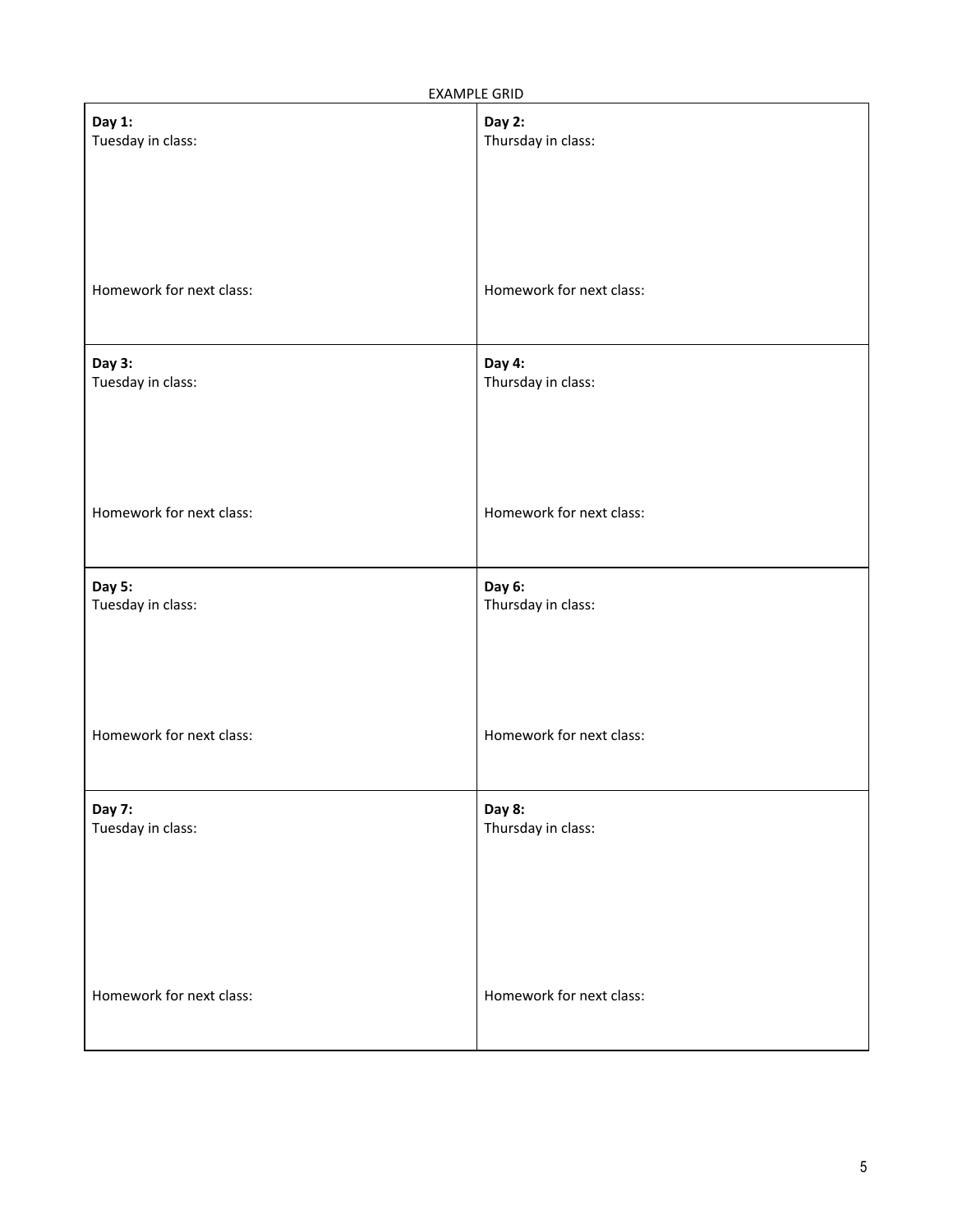## **GTA APPLICATION: ESSAY RESPONSE ACTIVITY**

The attached student essay, "**Expertise in Dance**" is from the first unit of SFSU's new FYC curriculum: **"The Writing Project."**

The readings and activities in this unit focused on students' formal and informal learning experiences, the various types of expertise and funds of knowledge that they bring to their college experience, and their trajectory of lifelong learning.

Throughout the unit, students read, annotated, discussed, and wrote responses to articles focusing on:

- non-traditional/out-of-school learning
- various cultural approaches to learning
- funds of knowledge
- the nature of expertise
- the role that intuition and tacit knowledge play in "expertise"
- the nature of lifelong learning

Students were given the following prompt for the formal essay:

Choose one type of out-of-school expertise you have (e.g. hobby, leisure activity, personal interest, fandom) and write an essay in which analyze this your experience in order to give readers new and deeper insight into the nature of learning and expertise. Use ideas from the articles that we've read and discussed so far in order to support your analysis. You may also use outside articles that you've found on your own, but this is not required. *Aim for about 750 words (3 pages double-spaced).*

What this student has done already:

- She wrote a brainstorming draft (the so-called "sh\*tty first draft").
- She shared her topic idea with her peers in class and recieved oral feedback.
- She wrote a full first draft.
- She did a short peer response on the draft. Her peer responders' suggested that she include more information from the articles they read and discussed in class.
- She did minor revisions after the peer response, adding some quotes.
- She handed in the draft to you, the teacher, for revision feedback.

## **Your task is to respond to the draft:**

- Print and respond by hand. (Don't use computer annotations.)
- You can mark up the text; add marginal comments; write an endnote; or use any combination of these methods.
- Your goal is to facilitate revision:
	- The student will revised this draft based on your comments.
	- The student will also make further revisions at the end of the semester for her Digital Portfolio.

When you are done responding, write a **1-page (500 word single spaced) rationale** explaining to us how and why you responded to the paper the way that you did. Feel free to indicate to us what further revision steps the paper will go through during this unit and what revision steps the paper will go through during the final digital portfolio unit.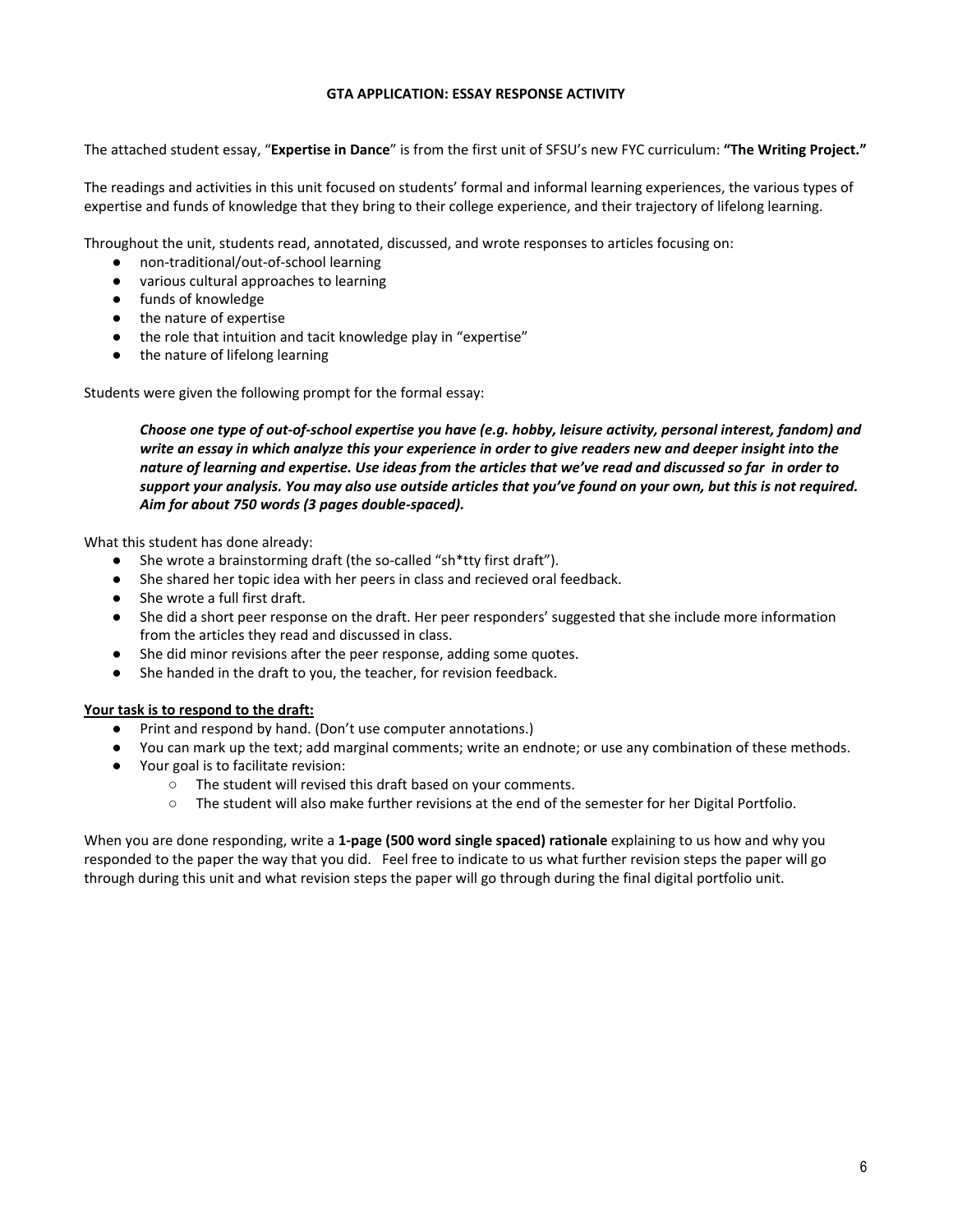First Year Composition Essay 1

#### Expertise in Dance

When people say the word "learning", they often think about formal learning in a classroom.

However, there are actually two types of learning. Marsick and Watkins (2001) describe them as:

Formal learning is typically institutionally sponsored, classroom-based, and highly structured. Informal learning, a category that includes incidental learning, may occur in institutions, but it is not typically classroom-based or highly structured, and control of learning rests primarily in the hands of the learner.

Boekarets & Minnaert (1999) describe the two types of learning as:

Formal and informal learning settings are defined as complementary learning environments and it is pointed out that students differ with respect to the learning environments they find conducive to learning.

My experience learning to dance shows how informal learning is an important way to develop expertise in a lifelong way. Ever since I started dancing when I was six year old, I was exposed to many cultural dances that the world could offer. Many of the cultural dances that I've experience or heard are salsa, tango, modern dance, tap dance, and West African dance. Every cultural dance represents each ethnic culture and have their own stories told within the dances. Dance is truly important because you develop physical expertise (dancing skill) and cultural expertise (the history of dances) and you can continue learning for your whole life.

Learning to dance simply starts after a person learns to walk as a tiny tot so almost everyone have the ability to dance in any circumstances. The first step to learning to dance is to choose an interesting cultural dance and find a person that mastered the dance to teach the steps. The next step is learning to coordinate the steps according to the beat of the music. Hand motions, spinning, and twirling are part of the dance movements besides from the steps.

There are varieties kinds of cultural dances that people able learn from tango to West Africa dance. According to W.G. Raffé's Dictionary of Dance, most of cultural dances are considered ritual or court ceremonial from their native countries. To name the few definition of different cultural dances, Chinese dance is an example of ritual dance while definition of jazz dance is considered "Islamic perform as ritual prayers until later slavery took it to New Orleans where black slaves displaced by Christian hymns."